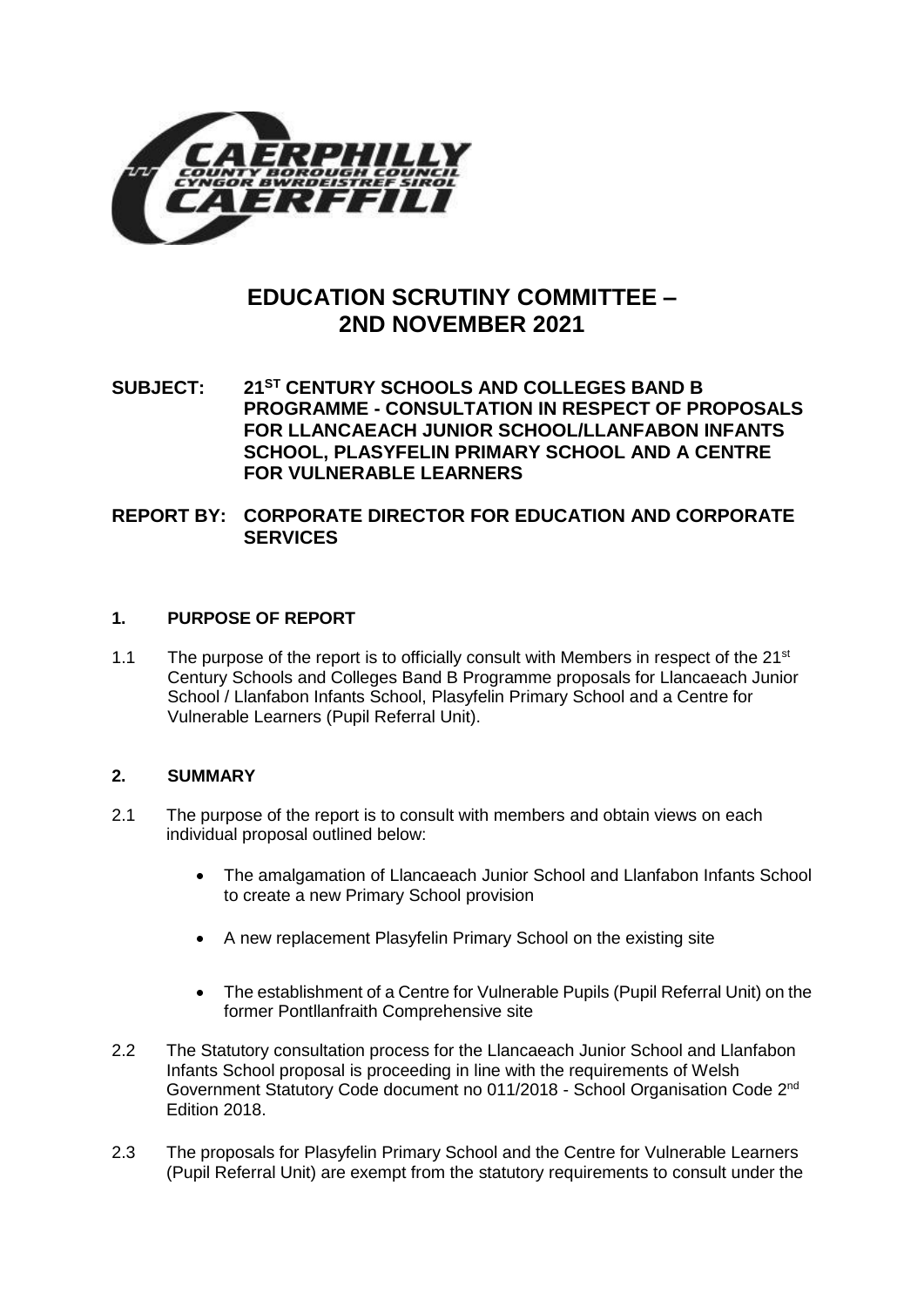School Organisation Code 2018. However, for the purposes of progressing each proposal and to enable transparent, balanced and open decision making, utilisation of the Council's Consultation and Engagement Framework's "Spectrum of Engagement" approach, is being utilised to enable an appropriate level of engagement in informing and consulting stakeholders, mirroring the equivalent processes outlined in Section 3 of the School Organisation Code 2018 only.

2.4 The consultation period for all 3 proposals commenced on the 20<sup>th</sup> October 2021 and concludes at midnight on the 1<sup>st</sup> December 2021.

## **3. RECOMMENDATIONS**

- 3.1 Members are asked to:
	- a) Note the information contained in the report and the attached consultation packs.
	- b) Provide views in their capacity as 'consultees' as part of the consultation processes being followed for all 3 proposals.
	- c) Vote on each proposal separately, which will be noted as part of the minutes of this meeting and included in the relevant reports for each proposal which will be presented to Cabinet as part of the decision making process.

## **4. REASONS FOR THE RECOMMENDATIONS**

- 4.1 To ensure Members are consulted with regards to the outlined proposals
- 4.2 To assist the Council in discharging its duty in consulting stakeholders in line with the Statutory requirements of the Welsh Government's School Organisation Code 2018 in relation to the Llancaeach Junior School and Llanfabon Infants School proposal.

## **5. THE REPORT**

- 5.1 Consultation in respect of the Band B Phase 2 proposals.
- 5.1.1 The key aims of the 21st Century Schools and Colleges Band B investment programme, outlined by Welsh Government, is to:
	- Reduce the number of poor condition schools.
	- Ensure that we have the right size schools in the right location, providing enough places to deliver Welsh and English medium education.
	- Ensure the effective and efficient use of the educational estate for use by both Schools and the wider Community.
- 5.1.2 The schemes identified as part of Phase 2 of the Band B programme include the adaption and refurbishment of the old grammar school building on the former Pontllanfraith High School site to accommodate 80 - 120 pupils in a Centre for Vulnerable Learners (Pupil Referral Unit), the amalgamation of Llancaeach Junior and Llanfabon Infants school via the expansion of the existing Llanfabon Infants site to accommodate 275 pupils plus nursery, and a new build replacement Plas-y-felin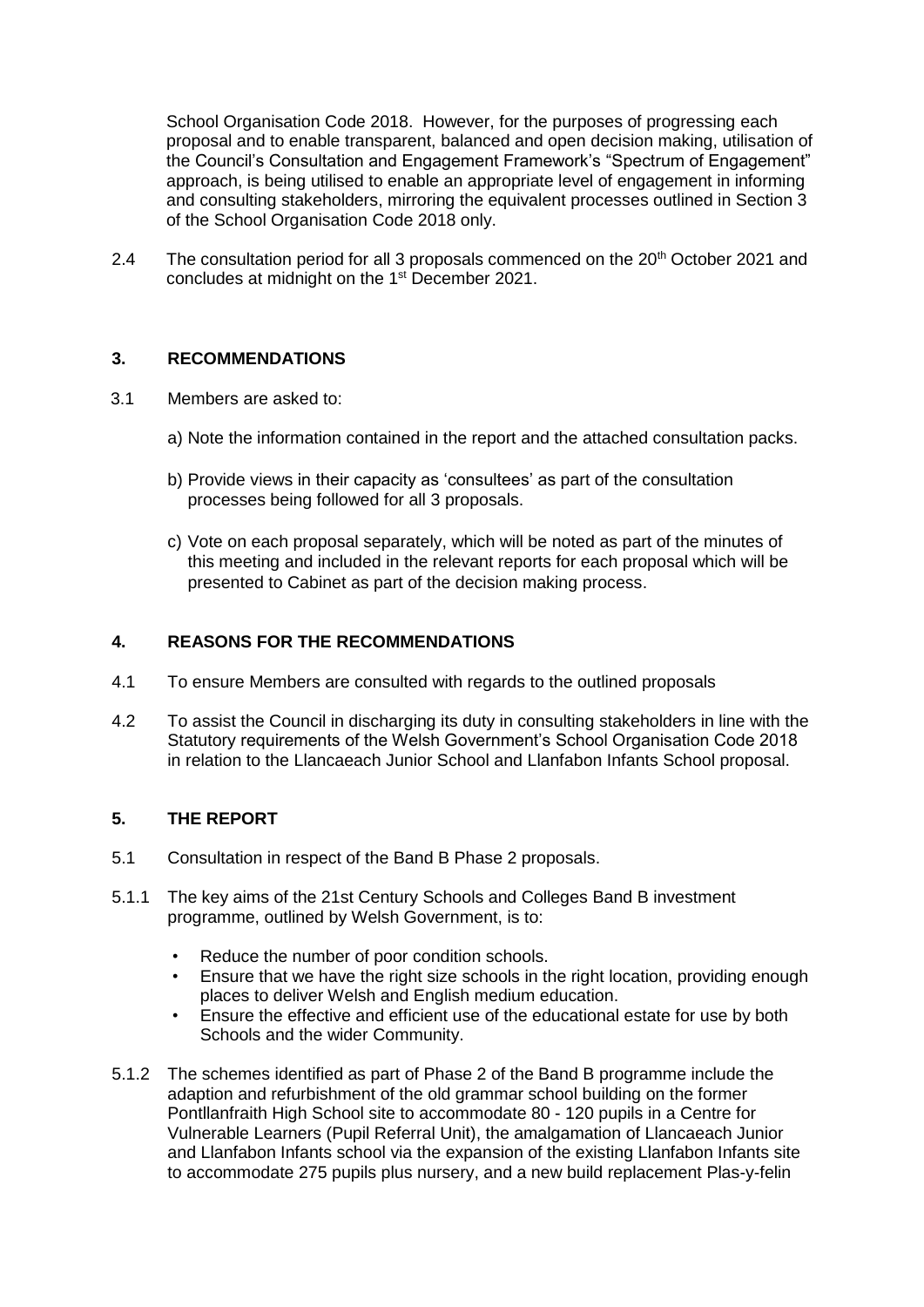Primary school in the grounds of the existing school site to accomodate 420 pupils plus nursery.

- 5.1.3 As part of the requirements of the Welsh Government's School Organisation Code 2018 and Section 42/44 of the School Standards and Organisation (Wales) Act 2013, proposals must be published when we make a 'regulated alteration' to a maintained school and consultation must be undertaken with Members and wider Stakeholders as outlined in the attached documentation.
- 5.1.4 Each scheme will be considered separately and has its own associated documentation.
- 5.1.5 The consultation period for all 3 proposals commenced on the 20<sup>th</sup> October 2021 and will close midnight on the 1<sup>st</sup> December 2021.
- 5.1.6 Following consultation, all the comments received during the consultation period will be compiled into a Consultation Report as prescribed by Welsh Government in respect of the Llancaeach Junior School and Llanfabon Infants School proposal. Separate Community Engagement Reports will be produced for the proposals in respect of Plasyfelin Primary and the Centre for Vulnerable Learners.
- 5.1.7 All 3 reports will be taken to Cabinet who will then decide as to whether to proceed, make changes or not to proceed with each individual proposal.
- 5.1.8 Should Cabinet decide to proceed, the proposals for Plasyfelin Primary School and the Centre for Vulnerable Learners would progress to Planning Application Process.
- 5.1.9 Should Cabinet decide to proceed, in the case of the proposal for Llancaeach Junior School and Llanfabon Infants School, a Statutory Notice will be published providing a 28 day notice period for objections. The School Standards and Organisation (Wales) Act 2013 provides that anyone wishing to make objections to a school organisation proposal has the opportunity to do so. To be considered as statutory objections, objections must be made in writing and sent to the Council within the notice period. Formal Responses can only be registered following the publication of a statutory notice.
- 5.1.10 Full details of the Consultation Processes for each individual proposal can be found in the main Consultation Document for each respective proposal as part of the attached consultation packs.

#### 5.2 **Conclusion**

- 5.2.1 Members are asked to note the information contained in this report and the supporting consultation pack documentation with a view to providing views on each proposal in their capacity as a 'consultee'.
- 5.2.2 Members views will be included in the Consultation and Community Engagement Reports for each proposal which will be taken to Cabinet who will then decide on how each proposal will progress as outlined in 5.1.7, 5.1.8 and 5.1.9.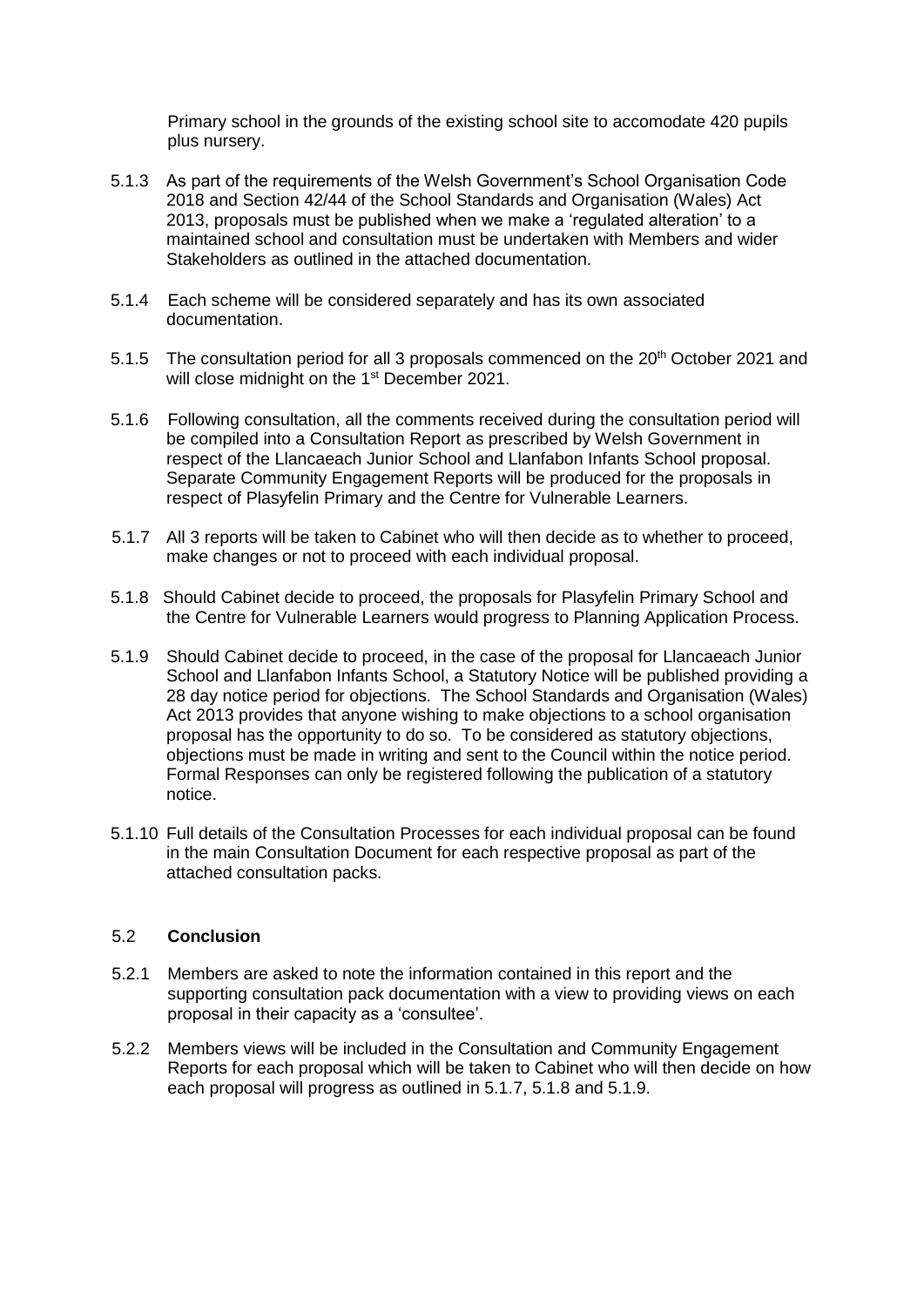## **6. ASSUMPTIONS**

6.1 No assumptions have been made in relation to this report. The process outlined by Welsh Government is being adhered to ensure transparency, balanced and open decision making.

# 7. **SUMMARY OF INTEGRATED IMPACT ASSESSMENT**

7.1 A full Integrated Impact Assessment (IIA) has been completed in relation to each proposal to ensure compliance with the socio-economic duty, Sections 1 to 3 of Equality Act 2010 that came into force on the 1<sup>st</sup> April 2021.

[Link to Integrated Impact Assessment \(Centre for Vulnerable Learners\)](https://www.caerphilly.gov.uk/CaerphillyDocs/IIA/centre-for-vulnerable-learners-sep2021)

[Link to Integrated Impact Assessment \(Llancaeach Junior School/Llanfabon Infants](https://www.caerphilly.gov.uk/CaerphillyDocs/IIA/llancaeach-junior-llanfabon-infants-schools-sep202)  **[School](https://www.caerphilly.gov.uk/CaerphillyDocs/IIA/llancaeach-junior-llanfabon-infants-schools-sep202)** 

[Link to Integrated Impact Assessment \(Plasyfelin Primary School\)](https://www.caerphilly.gov.uk/CaerphillyDocs/IIA/plasyfelin-primary-school-sep2021)

## **8. FINANCIAL IMPLICATIONS**

8.1 Phase 2 of the 21st Century Schools and Colleges Band B programme, currently totals £18,500,000. The Authority's contribution within this sum is £5,925,000 as detailed below.

| Project Name:                     | <b>LA Contribution</b> | WG contribution | <b>Total Funding</b> |
|-----------------------------------|------------------------|-----------------|----------------------|
| Centre for Vulnerable<br>Learners | £1,375,000 (25%)       | £4,125,000      | £5,500,000           |
| Llancaeach/Llanfabon              | £1,400,000 (35%)       | £2,600,000      | £4,000,000           |
| <b>Plasyfelin Primary</b>         | £3,150,000 (35%)       | £5,850,000      | £9,000,000           |

- 8.2 The Authority's contribution will be met from the remaining funding of £1.209m already earmarked for 21<sup>st</sup> Century Schools and through the proposed earmarking of a further sum of £4.716m from the Authority's Place-Shaping Reserve.
- 8.3 The Welsh Government Grant allocation for individual projects within the 21st Century Schools Band B programme is calculated consistently across Wales using the Building Bulletin regultions BB98 - Secondary, BB99 – Primary and BB104 – Special/Pupil Referral Units. There are a number different elements which have been included in the calculations provided for each of the Phase 2 proposals, which include:
	- Proposed standard price per square metre
	- Furniture fitting and equipment per pupil
	- ICT per pupil
- 8.4 Largely due to a combination of the impact of Covid-19 and Brexit there are currently significant inflationary increases within the construction sector. This is being kept under close review but the current projected costs for the 21<sup>st</sup> Century Schools Programme will be subject to change. Members will be updated further as matters progress.